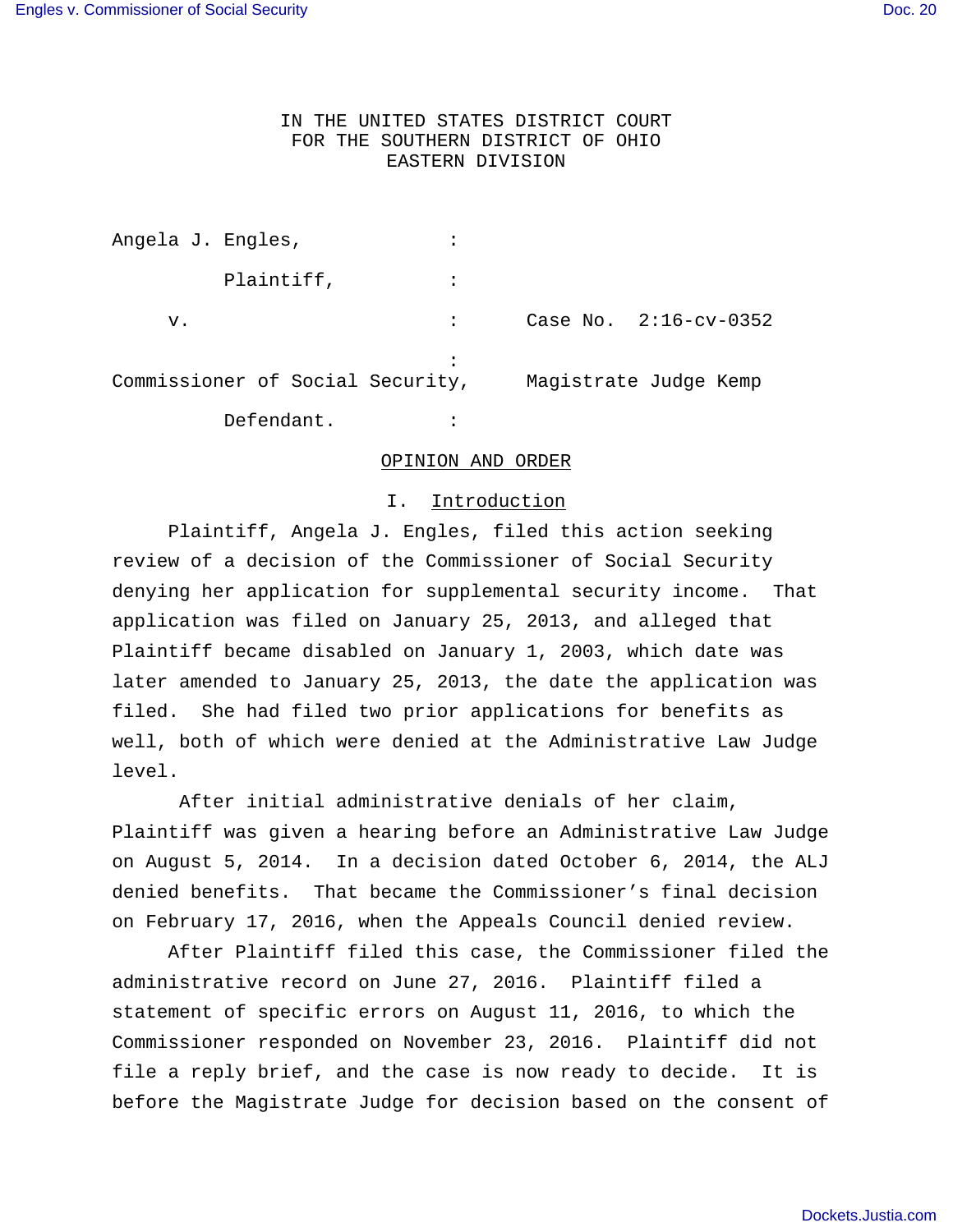the parties and the issuance of an order of reference under 28 U.S.C. §636(c).

II. Plaintiff's Testimony at the Administrative Hearing

 Ms. Engles was 38 years old when the administrative hearing was held. She has an eleventh grade education. She testified to the following at the administrative hearing (see Tr. 49-64).

First, Plaintiff was asked about her work history. She said she had worked for several years as an assistant manager at a Papa John's pizza restaurant, but left the job due to anxiety and panic attacks. She also worked at a Wal-Mart and as a telemarketer.

Plaintiff lived with her two daughters, one of whom was an infant. She and her older daughter cared for the younger one. Plaintiff's older daughter is home-schooled. Plaintiff was able to care for her own personal needs, fixed meals occasionally, and drove to the store or to appointments.

Next, Plaintiff testified about her medications. She took Xanax, Vicodin, Trazodone, and ibuprofen for panic attacks, agoraphobia, fibromyalgia, and depression. Her medications made her tired. She took only the Xanax while she was pregnant.

Plaintiff said she could not work because she could not leave the house without her daughter and because she had panic attacks and chronic pain. She would not be able to keep a job if she had to leave work due to a panic attack. Being around people made her extremely nervous. Her panic attacks happened multiple times per day.

From a physical standpoint, Plaintiff said she could walk for five minutes, stand for five to ten minutes, and sit for half an hour or 45 minutes. Her most comfortable position was lying down. She could not concentrate for long periods of time.

## III. The Medical Records

The medical records in this case are found beginning on page

-2-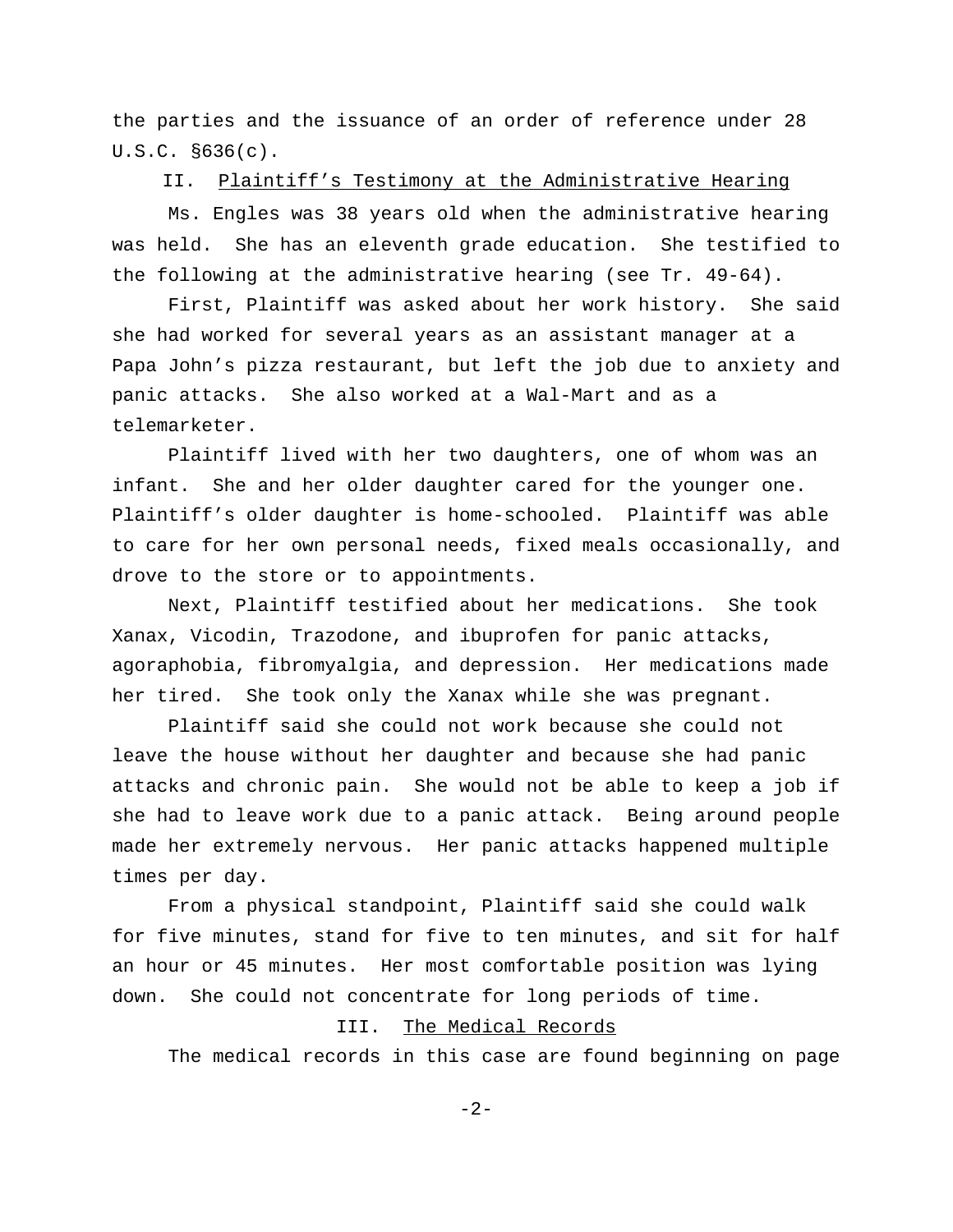303 of the administrative record. The Court will summarize those records which pertain to Plaintiff's statements of error.

The Court begins its review with a progress note from Six County, Inc. dated July 24, 2012. Plaintiff's complaints to that agency included lack of sleep, back pain, and, perhaps, obstructive sleep apnea. The examiner commented that Plaintiff did not look tired, however. Plaintiff was encouraged to work up to being away from her daughter for longer periods of time. Her diagnoses included generalized anxiety disorder with panic attacks and probable sleep apnea. (Tr. 325-26). There is one follow-up note from 2013 indicating that Plaintiff was "bright and reactive" at that time and that her anxiety was being controlled by medication. However, her GAF was 40 at that time. (Tr. 689). Another series of notes showed that she reported increased anxiety in 2014.

Next, there are a series of treatment notes from Dr. Daou from 2012 indicating that Plaintiff suffered from fibromyalgia with pain all over and that she had been prescribed Vicodin and ibuprofen. Those notes also indicate that Plaintiff suffered from depression, anxiety, and panic attacks. (Tr. 327-41). Treatment notes from 2013 and 2014 are similar and indicate that Plaintiff reported fatigue and pain as well as psychological impairments and that she was treated with medication for anxiety and panic attacks, although her mood and affect were generally described as normal. (Tr. 366-80, 408-16). The notes also indicate that Plaintiff gave birth on April 25, 2014.

On April 22, 2013, Dr. Weaver performed a consultative physical examination. Plaintiff told him that she had been diagnosed with fibromyalgia in 2012 and was taking various medications. She was frequently achy, stiff, and in pain, and also had muscle spasms in her neck, back, arms, and legs. She had been having low back pain since 2004. Plaintiff told Dr.

 $-3-$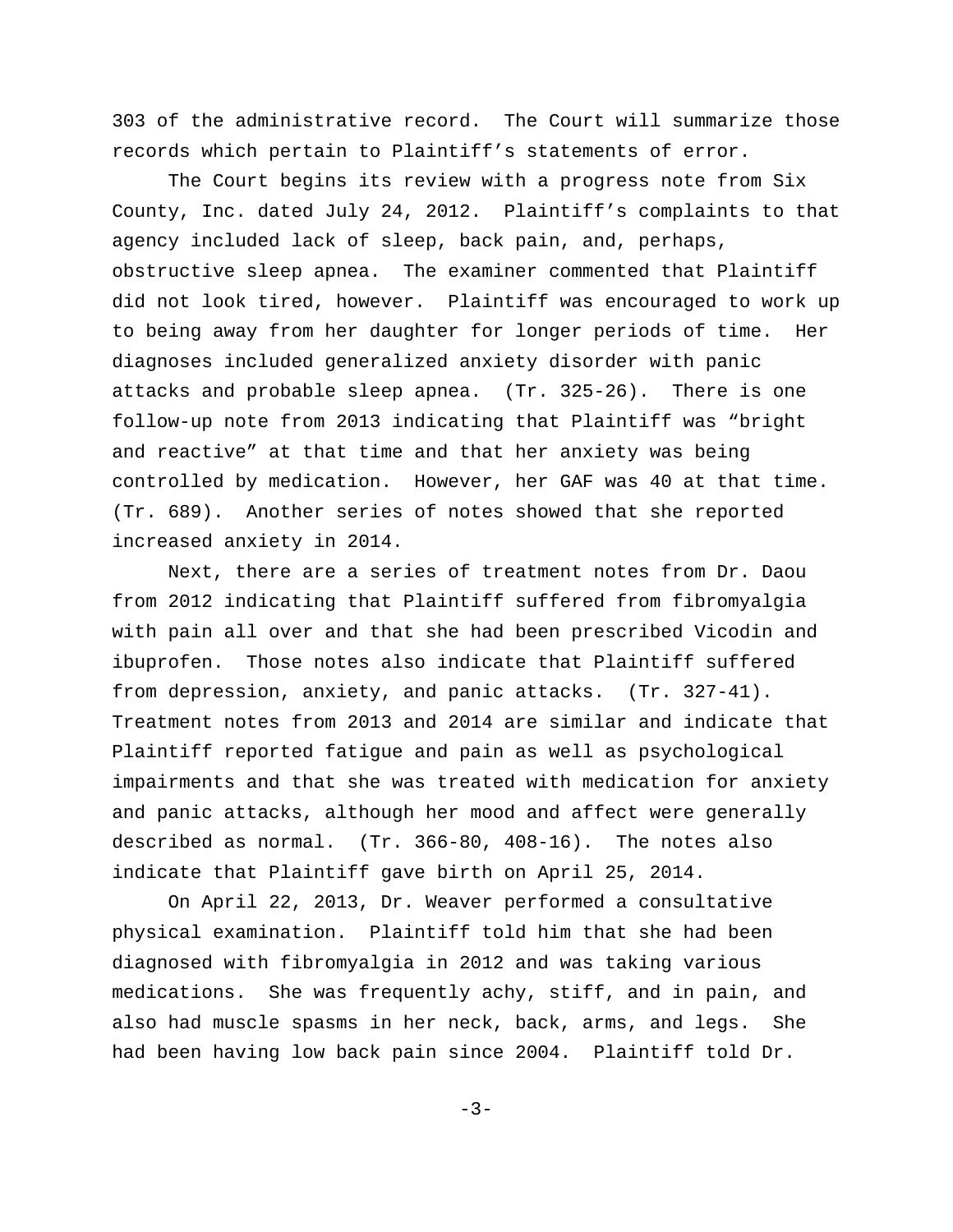Weaver that she could sit, stand, and walk for only fifteen minutes at a time and could not lift more than ten pounds. The physical examination showed that Plaintiff walked with a stiff gait and a slight limp. She had multiple trigger points in her arms and legs as well as her back and she showed some restriction in the range of motion of her shoulders, neck, and back. She had difficulty squatting. Straight leg raising was positive on the right. Her affect and mood were pleasant and appropriate. Dr. Weaver diagnosed probable chronic low back and radicular right lower leg pain and probable fibromyalgia syndrome. He thought that Plaintiff would be limited in the performance of physical activities involving sustained sitting, standing, walking, reaching, climbing, squatting, stooping, crouching, kneeling, crawling, lifting, and carrying. (Tr. 348-56).

Plaintiff also underwent a psychological evaluation, which was performed by Dr. Spindler. She told Dr. Spindler that she suffered from fibromyalgia, chronic back pain, sleep apnea, anxiety, and panic attacks. She said she had left several jobs due to panic attacks and had been given poor job performance ratings, in addition to not getting along with co-workers and supervisors. She became upset when questioned about her relationship with her daughter. She had no problem focusing during the evaluation but her mood appeared to be depressed and she seemed angry and irritable. Plaintiff reported life-long anxiety and said she did not leave the house unless her daughter went with her. She was also depressed every day. Dr. Spindler diagnosed generalized anxiety disorder, panic disorder with agoraphobia, and depressive disorder, and rated Plaintiff's overall GAF at 45. He thought that she was functioning in the low average range of intelligence, could understand job instructions (although "with her mental problems it seem (sic) unlikely that she would be able to sustain her job for very

 $-4-$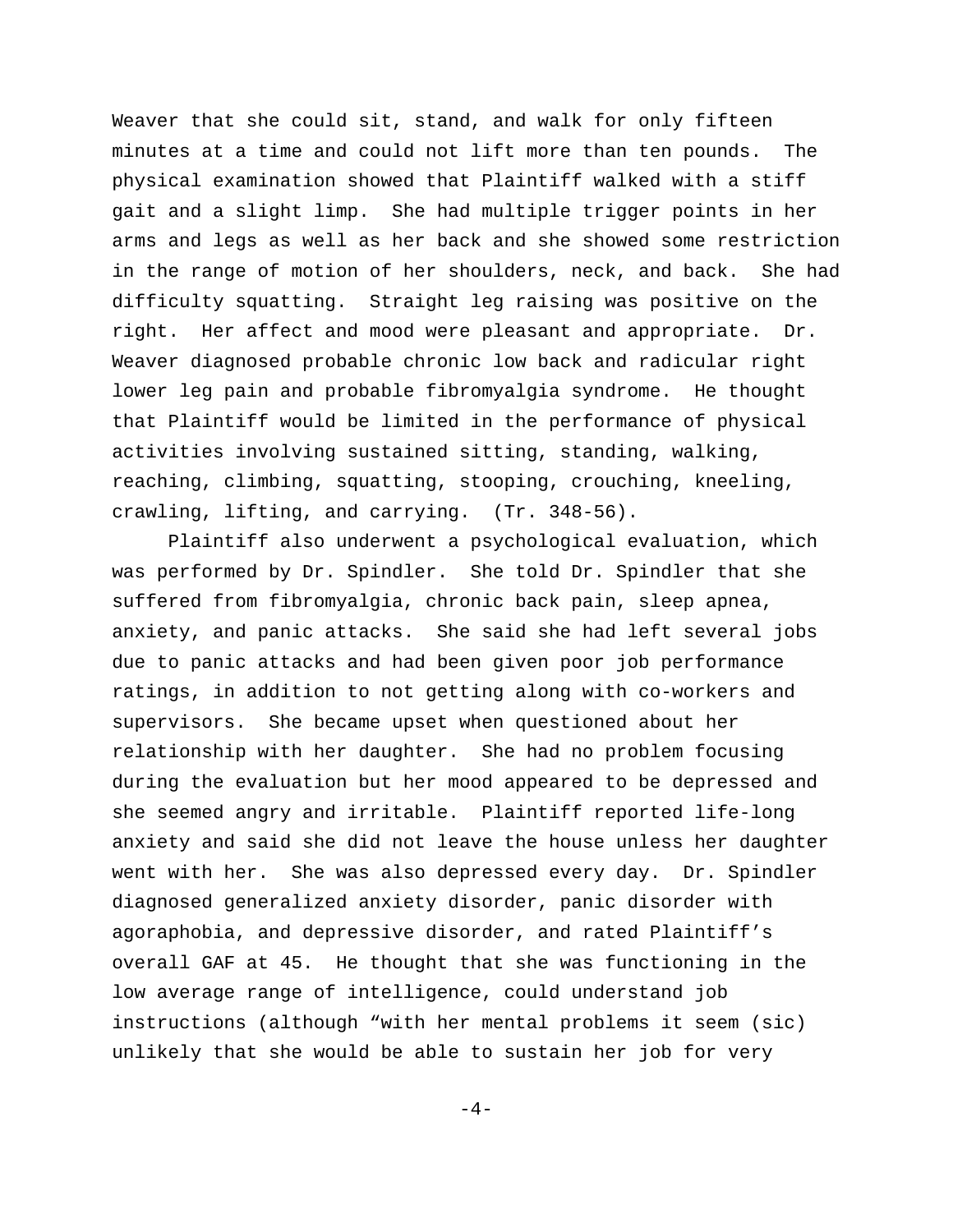long"), could not sustain a proper working pace and level of attention and concentration, did not get along with others, and could not handle routine job stress. (Tr. 359-64).

State agency reviewers also expressed opinions about Plaintiff's residual functional capacity. Dr. Prosperi concluded that Plaintiff could do a reduced range of light work with a number of postural and non-exertional restrictions, adopting a prior ALJ decision on that issue. (Tr. 98-100). Similarly, Dr. Richardson, at Tr. 100, adopted the prior ALJ decision as to mental residual functional capacity. That decision, Tr. 73-86, found that Plaintiff was limited to less than occasional contact with the public and frequent incidental contact with co-workers and supervisors, with no teamwork, no fast-paced work, and no strict production quotas. The reviewers at the reconsideration level, Drs. Torello and Terry, agreed. (Tr. 111-13).

## IV. The Vocational Testimony

Amanda Ortman was the vocational expert in this case. Her testimony begins at page 64 of the administrative record.

Ms. Ortman first testified that Plaintiff's past relevant work as a restaurant assistant manager was a light job with an SVP of six. That was her only past relevant work.

Mr. Breen was then asked to testify about a hypothetical individual with Plaintiff's age, education, and work experience. The person could work at the light exertional level except that she required a sit and stand option every hour. She could occasionally climb ramps and stairs, balance, stoop, and crouch, and could never kneel, crawl, or climb ladders, ropes, and scaffolds. Also, the individual had to avoid concentrated exposure to extreme cold, heat, and vibrations, and all exposure to heights and machinery. Lastly, that person could have no more than occasional contact with the public and no more than frequent incidental contact with co-workers and supervisors and could have

 $-5-$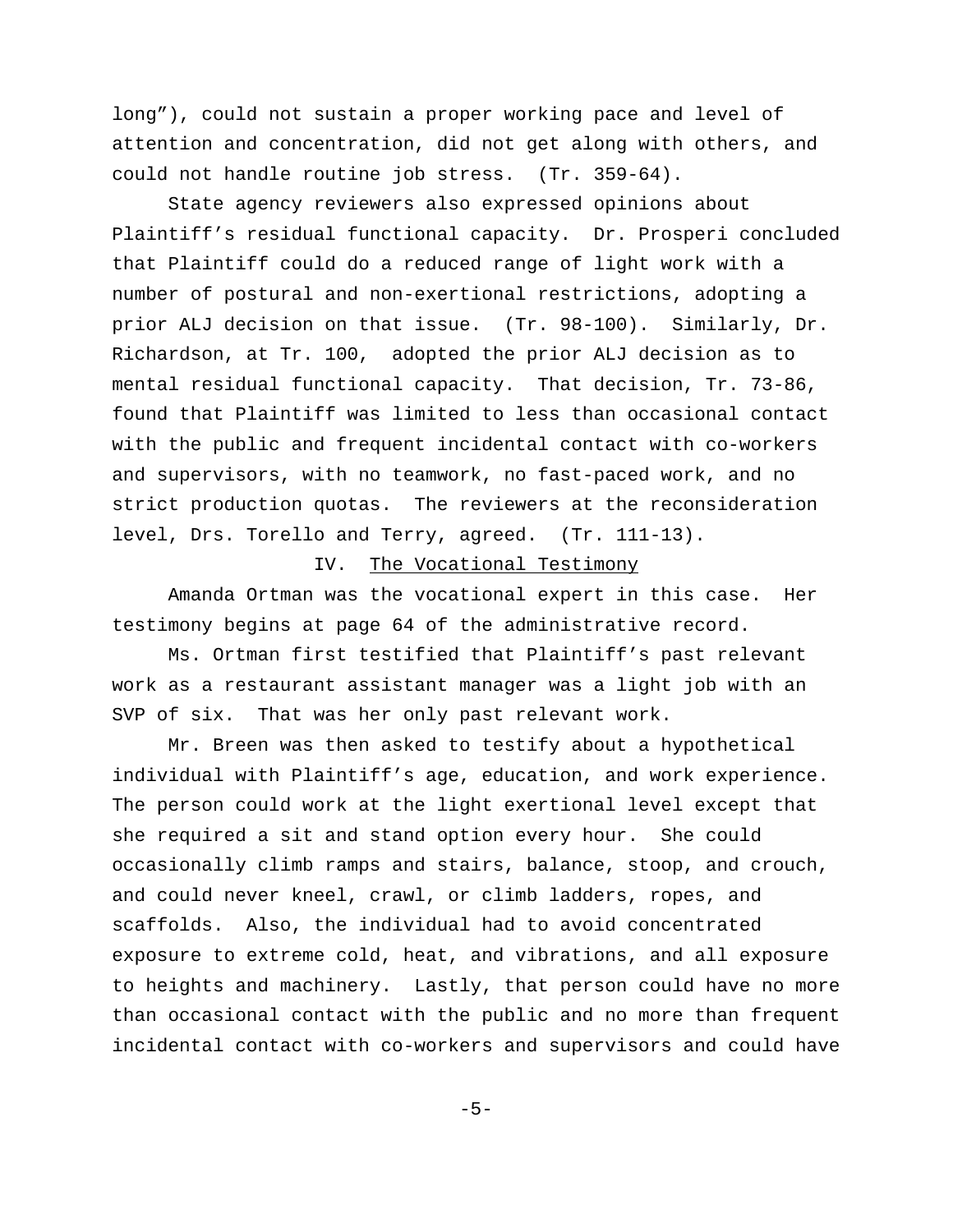no teamwork, no fast-paced work, and no strict production quotas. Ms. Ortman said that such a person could not do Plaintiff's past job, but someone so limited could perform light unskilled jobs like packager, shipping and routing clerk, and office helper. She gave numbers for such jobs in the regional and national economies. She also identified unskilled sedentary jobs consistent with that residual functional capacity minus the sitstand option, but said that no such sedentary jobs would be available to someone who had to change positions on an hourly basis. She also testified that the normal tolerance for being off task for those jobs would be ten percent of the workday, and for being absent, it would be less than one day per month, or six to eight days per year at most.

### V. The Administrative Law Judge's Decision

The Administrative Law Judge's decision appears at pages 20- 34 of the administrative record. The important findings in that decision are as follows.

The Administrative Law Judge found, first, that Plaintiff had not engaged in substantial gainful activity since her application date of January 25, 2013.

Going to the next step of the sequential evaluation process, the ALJ determined that Plaintiff had severe impairments including degenerative disc disease of the lumbar spine, fibromyalgia, morbid obesity, generalized anxiety disorder, panic disorder, social phobia, agoraphobia, and depression. The ALJ also found that these impairments did not, at any time, meet or equal the requirements of any section of the Listing of Impairments (20 C.F.R. Part 404, Subpart P, Appendix 1).

Moving to step four of the sequential evaluation process, the ALJ found that Plaintiff had the residual functional capacity to perform work at the light exertional level except that she required a sit and stand option every hour. She could

-6-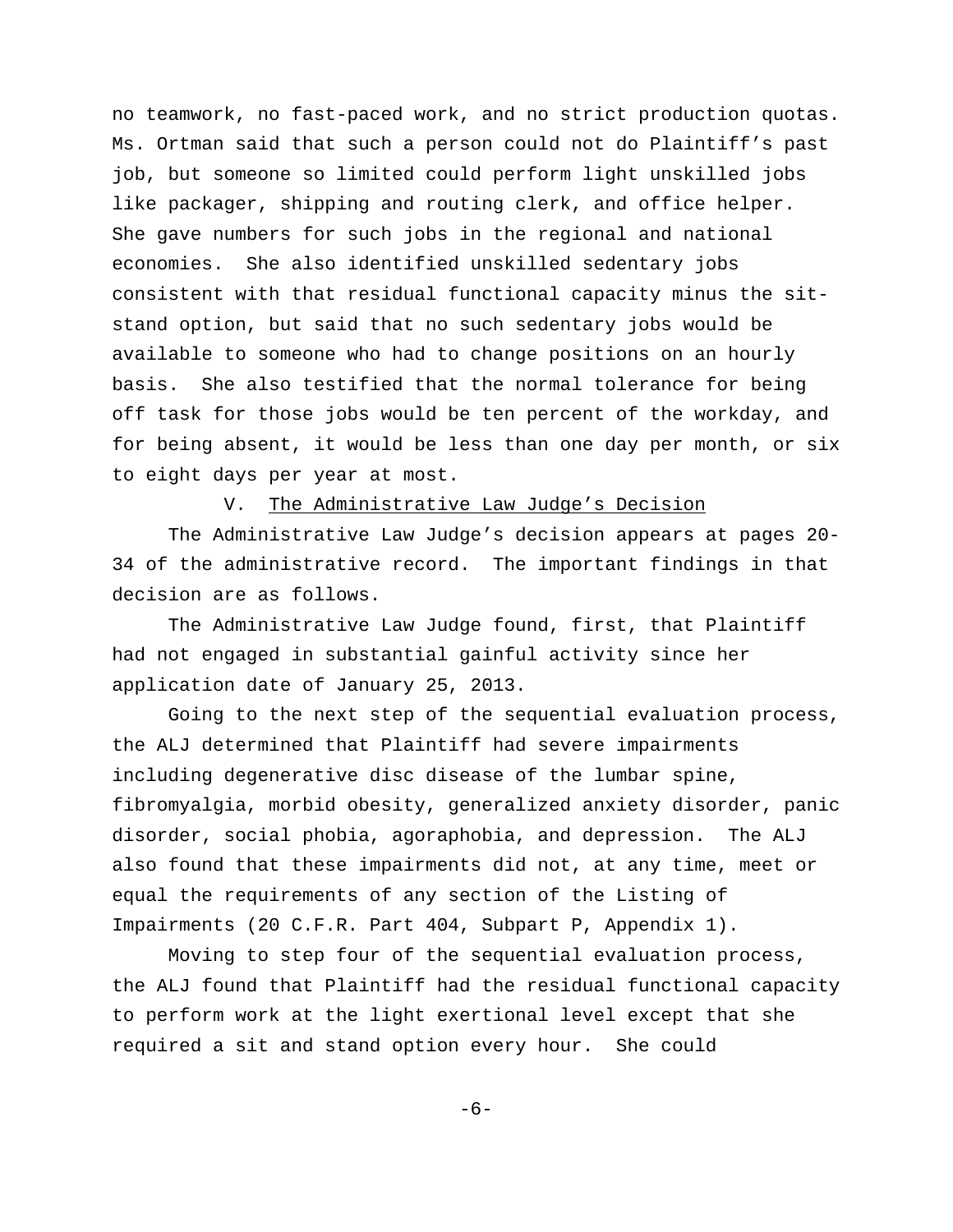occasionally climb ramps and stairs, stoop, and crouch, and could never kneel, crawl, or climb ladders, ropes, and scaffolds. Also, he had to avoid concentrated exposure to extreme cold, heat, and vibrations, and all exposure to heights and machinery. Lastly, she could have no more than occasional contact with the public and no more than frequent contact with co-workers and supervisors and could have no teamwork or fast-paced or strict production quotas.

The ALJ next concluded that Plaintiff, with these limitations, could not do any of her past relevant work. However, Plaintiff could do a number of light jobs such as packager, shipping and receiving clerk, and office helper. The ALJ further found that these jobs existed in significant numbers in the regional and national economies. Consequently, the ALJ concluded that Plaintiff was not entitled to benefits.

It is important to note that, under Drummond v. Comm'r of Social Security, 126 F.3d 837 (6th Cir. 1997) and Acquiescence Ruling 98-4(6), the ALJ also found that the evidence presented in connection with the current application did not support a more restrictive residual functional capacity finding than the one made by the prior ALJ. Consequently, the ALJ here adopted that RFC finding.

### VI. Plaintiff's Statement of Specific Errors

 Plaintiff raises five issues in her statement of errors: (1) the ALJ did not give proper reasons for rejecting the opinion of consultative psychological examiner Dr. Spindler; (2) the ALJ erred by not seeking clarification from consultative examiner Dr. Weaver; (3) the ALJ's credibility assessment is not supported by substantial evidence; (4) the ALJ improperly applied Acquiescence Ruling  $98-4(6)$ ; and (5) the ALJ did not sustain her burden of proof with respect to the existence of jobs which Plaintiff could perform. Each of these contentions is reviewed under the

-7-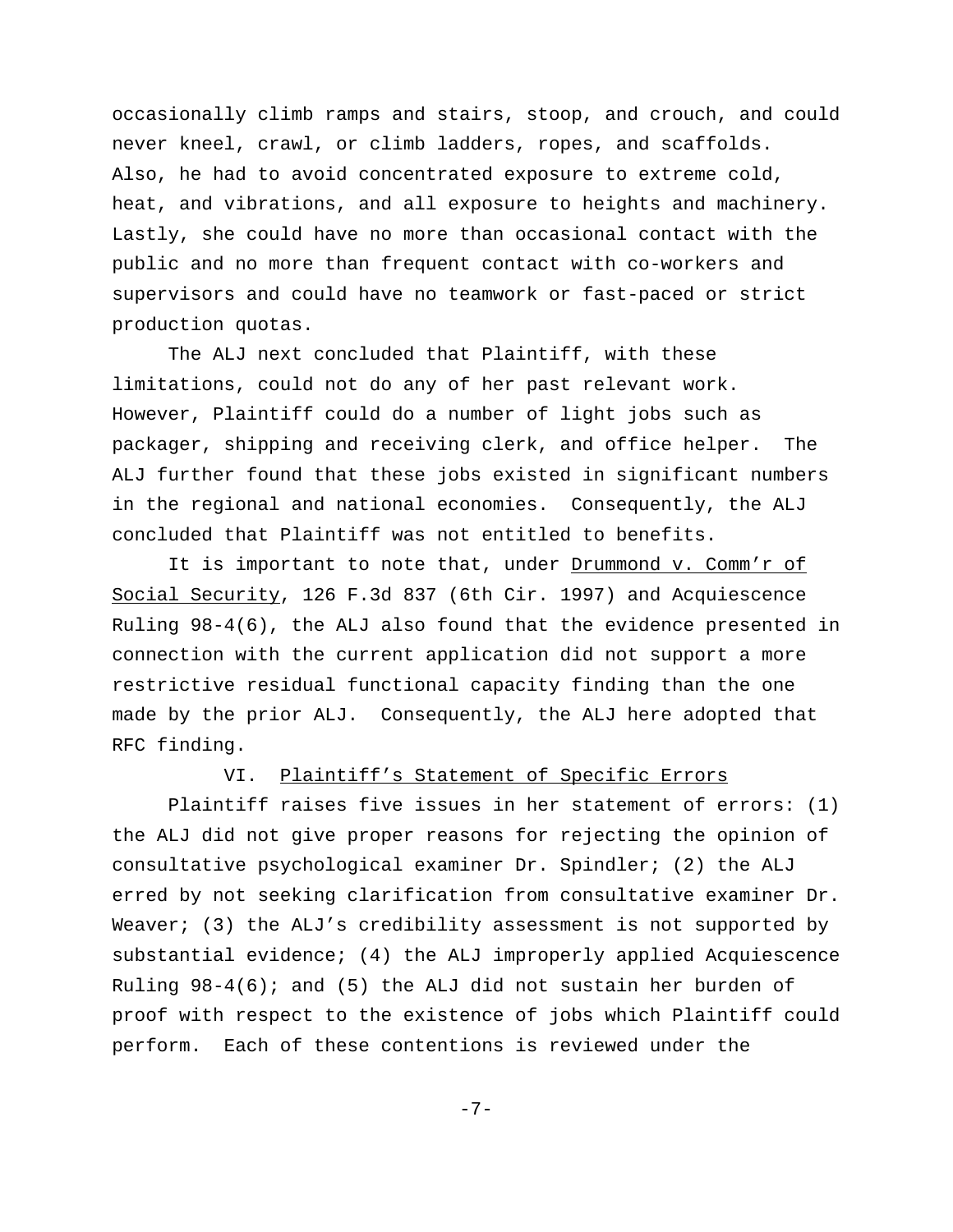following legal standard.

 Standard of Review. Under the provisions of 42 U.S.C. Section 405(g), "[t]he findings of the Secretary [now the Commissioner] as to any fact, if supported by substantial evidence, shall be conclusive. . . ." Substantial evidence is "'such relevant evidence as a reasonable mind might accept as adequate to support a conclusion'" Richardson v. Perales, 402 U.S. 389, 401 (1971) (quoting Consolidated Edison Company v. NLRB, 305 U.S. 197, 229 (1938)). It is "'more than a mere scintilla.'" Id. LeMaster v. Weinberger, 533 F.2d 337, 339 (6th Cir. 1976). The Commissioner's findings of fact must be based upon the record as a whole. Harris v. Heckler, 756 F.2d 431, 435 (6th Cir. 1985); Houston v. Secretary, 736 F.2d 365, 366 (6th Cir. 1984); Fraley v. Secretary, 733 F.2d 437, 439-440 (6th Cir. 1984). In determining whether the Commissioner's decision is supported by substantial evidence, the Court must "'take into account whatever in the record fairly detracts from its weight.'" Beavers v. Secretary of Health, Education and Welfare, 577 F.2d 383, 387 (6th Cir. 1978) (quoting Universal Camera Corp. v. NLRB, 340 U.S. 474, 488 (1951)); Wages v. Secretary of Health and Human Services, 755 F.2d 495, 497 (6th Cir. 1985). Even if this Court would reach contrary conclusions of fact, the Commissioner's decision must be affirmed so long as that determination is supported by substantial evidence. Kinsella v. Schweiker, 708 F.2d 1058, 1059 (6th Cir. 1983).

# A. Dr. Spindler

Plaintiff's first argument is that the ALJ provided no sound reason for rejecting the opinion of Dr. Spindler, the consultative psychological examiner. She asserts that there was no evidence in the record to contradict his findings and that the reasons given by the ALJ for assigning only little weight to his opinion are inadequate. The Commissioner argues that the ALJ

-8-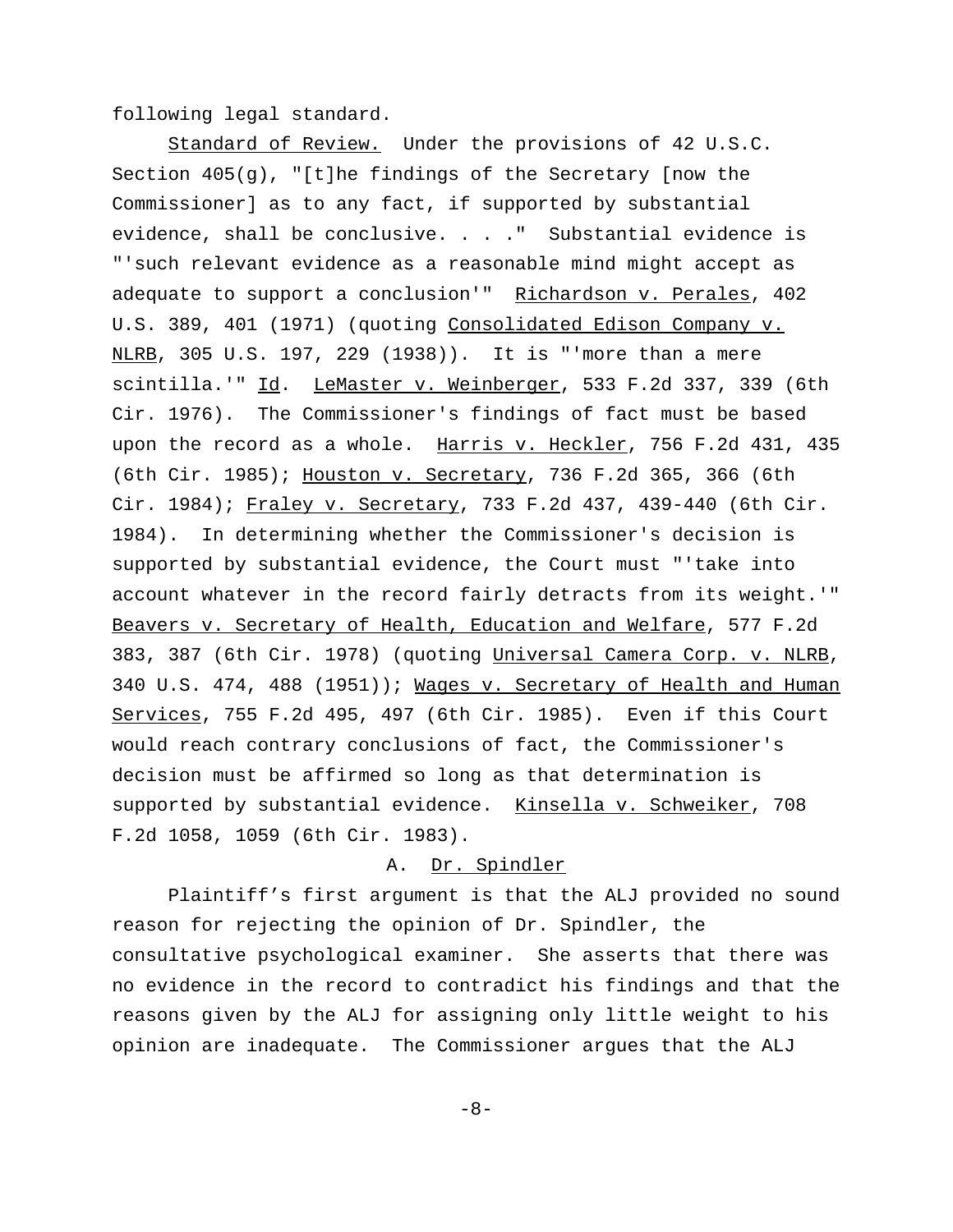provided sufficient reasons to assign only little weight to that opinion and was justified in giving greater weight to the opinions of the state agency reviewers, both of whom found that there had been no significant change in Plaintiff's mental condition since the prior ALJ decision.

Although an ALJ need not provide the same level of articulation when discounting the opinion of a consultative examiner as that of a treating source, the ALJ must still use the factors set forth in 20 C.F.R. §404.1527(c) in evaluating such opinions and must provide sufficient reasoning so that the Court may conduct a reasoned review of the ALJ's decision. That regulation requires an ALJ to evaluate every medical opinion and sets forth a list of factors to be considered, including whether the source of the opinion examined or did not examine the claimant, see  $§404.1527(c)(1)$ , and other factors such as the supportability of the opinion, its consistency with the record, the specialization of the source, and "other factors." See  $§404.1527(c)(3)-(6)$ . Further, the ALJ must not only evaluate consultative opinions under §404.1527(c) but provide something in the way of analysis. Thus, "[a]lthough this explanatory requirement [the one which applies to treating sources] does not apply to opinions from physicians who...have examined but not treated a claimant...the ALJ's decision still must say enough 'to allow the appellate court to trace the path of his reasoning.'" Stacey v. Comm'r of Social Security, 451 Fed.Appx. 517, 519 (6th Cir. Dec. 19, 2011), quoting Diaz v. Chater, 55 F.3d 300, 307 (7th Cir. 1995).

Here, in discussing Dr. Spindler's opinion, the ALJ (after accurately summarizing his findings), concluded that this opinion was based "primarily on the claimant's subjective complaints from a one-time evaluation that are unsupported by any psychological testing." (Tr. 31). The ALJ also noted that Plaintiff did not appear to exhibit any psychological symptoms during the

-9-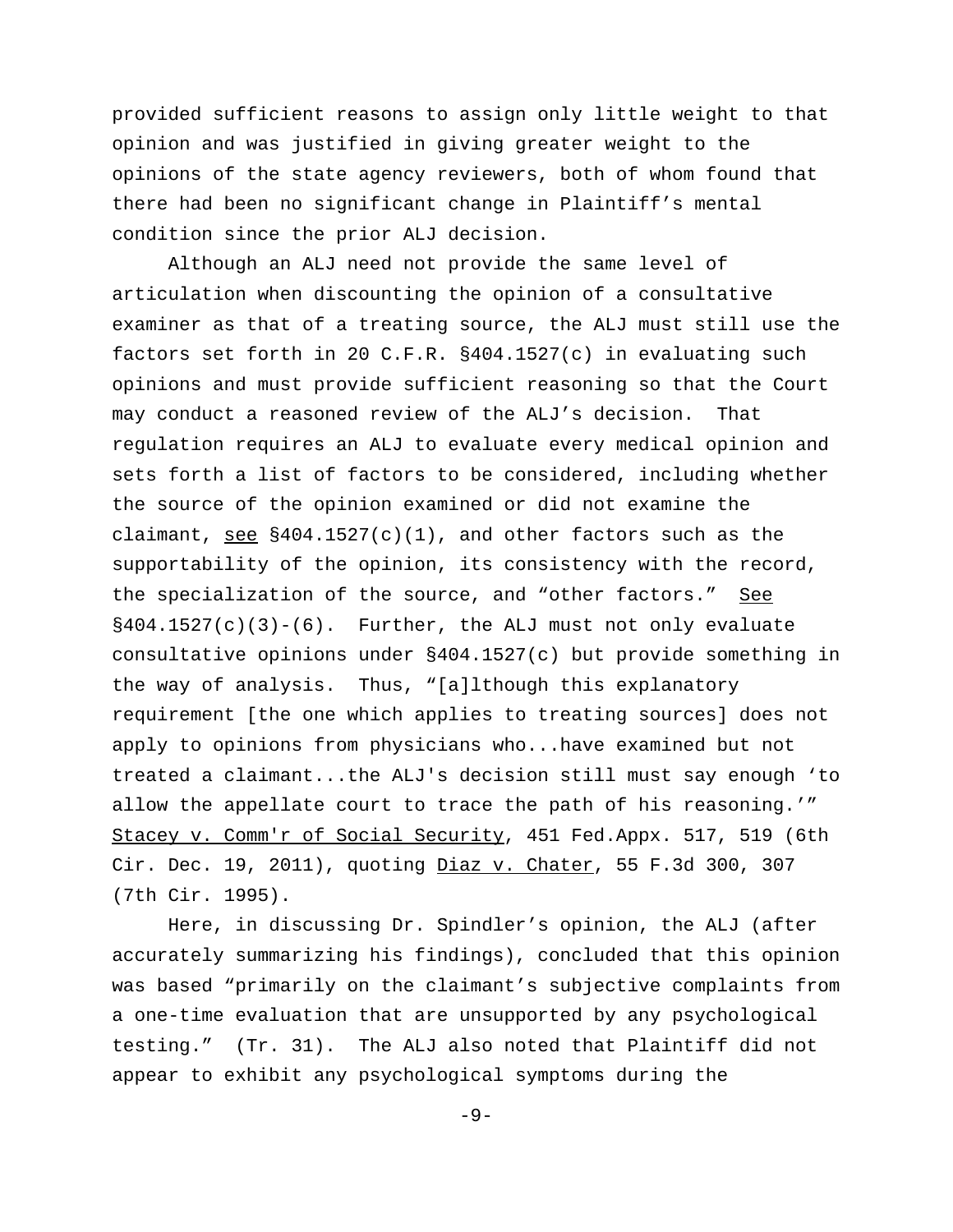examination conducted by Dr. Weaver. Finally, she explained that she gave great weight to the opinions of Drs. Richardson and Terry to the effect that Plaintiff's residual functional capacity had not changed since the prior decision because those opinions were well-supported by the evidence, and because Plaintiff was able to maintain her personal care, make meals, do chores, drive, shop, and take care of a young child. (Tr. 31-32).

According to Plaintiff, this analysis is flawed because, first, the observations made by Dr. Spindler at the evaluation session - that Plaintiff was depressed, angry, and irritable support his opinion apart from any subjective reports made by Plaintiff. Second, Plaintiff contends that the fact that Dr. Spindler was an examining source favors crediting his opinion over that of the state agency reviewers, who never examined Plaintiff.

While the latter observation is true, it does not mean that the ALJ could not prefer those opinions over Dr. Spindler's. It is important to keep in mind that one of the questions addressed by the state agency reviewers, but not by Dr. Spindler, was whether the evidence showed a change in Plaintiff's mental condition since the prior ALJ decision. There is little evidence in the record to support such a finding. Plaintiff was treated for her mental condition primarily by her regular physician, who prescribed medication but also noted that Plaintiff's psychological presentation was generally normal. There is little evidence that Plaintiff sought or obtained counseling after the prior denial of her claim. Clearly, Dr. Spindler relied heavily on Plaintiff's own description of symptoms, since the few observations he made during his evaluation do not seem to support such extreme mental limitations. Overall, the ALJ complied with the applicable law by citing to factors contained in 20 C.F.R. §404.1527(c) and explaining why she did not give much weight to Dr. Spindler's opinion. The Court finds no error in her decision

 $-10-$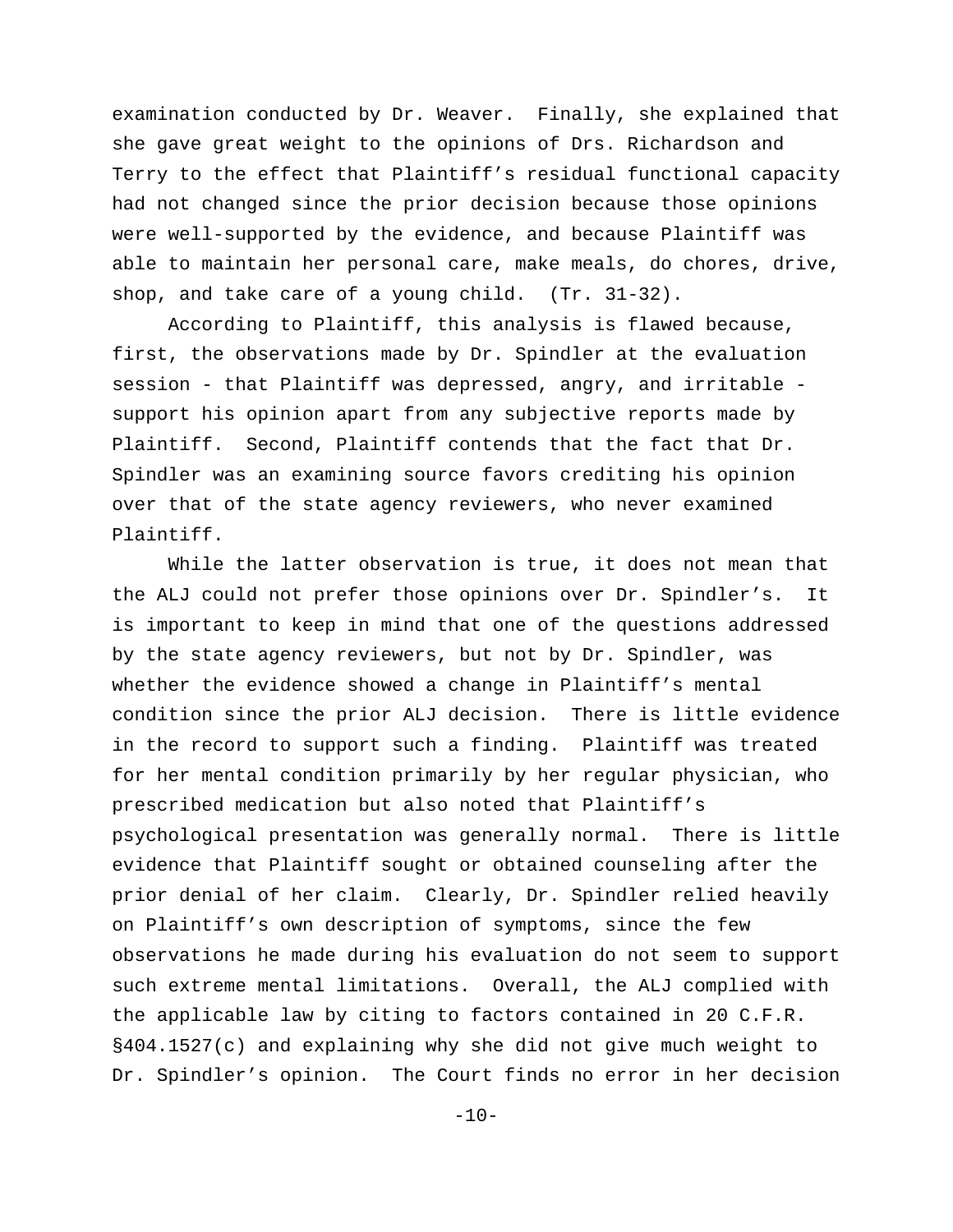to give it little weight or to credit the views of the state agency reviewers adopting the prior ALJ decision on the issue of mental residual functional capacity.

## B. Dr. Weaver

Plaintiff presents a somewhat different argument concerning Dr. Weaver's physical evaluation. She does not disagree with the ALJ's decision to give great weight to Dr. Weaver's opinion. However, Plaintiff contends that it was not clear that Dr. Weaver believed that she could do light work because, as the ALJ noted, he did not indicate for how long Plaintiff could perform the various activities he described in his report. She asks that the case be remanded for clarification on this point. In response, the Commissioner argues that no matter what opinions are expressed about a claimant's residual functional capacity, the final decision on that issue is reserved to the ALJ, and that, as with the mental residual functional capacity finding, the ALJ was permitted to adopt the findings of the state agency reviewers, who did not find any significant change in Plaintiff's condition since the prior ALJ decision.

 The real issue here is whether the ALJ developed the record sufficiently to make a decision, or whether further development, such as asking Dr. Weaver to clarify his views, was necessary. The case law is clear that an ALJ has no duty even to order a first consultative examination if "the record contained sufficient information for the ALJ to make a determination." Monroe v. Comm'r of Social Security, 2016 WL 7971330, \*5 (N.D.N.Y. Dec. 29, 2016). Even when the alleged lack of clarity is found in a treating source opinion, and ALJ need not obtain further clarification from such a source "unless a crucial issue is undeveloped." Stormo v. Barnhart, 377 F.3d 801, 806 (8th Cir. 2004). In that case, because the record did contain sufficient information about the claimant's limitations based on clinical data and observations, the ALJ had no obligation to seek

-11-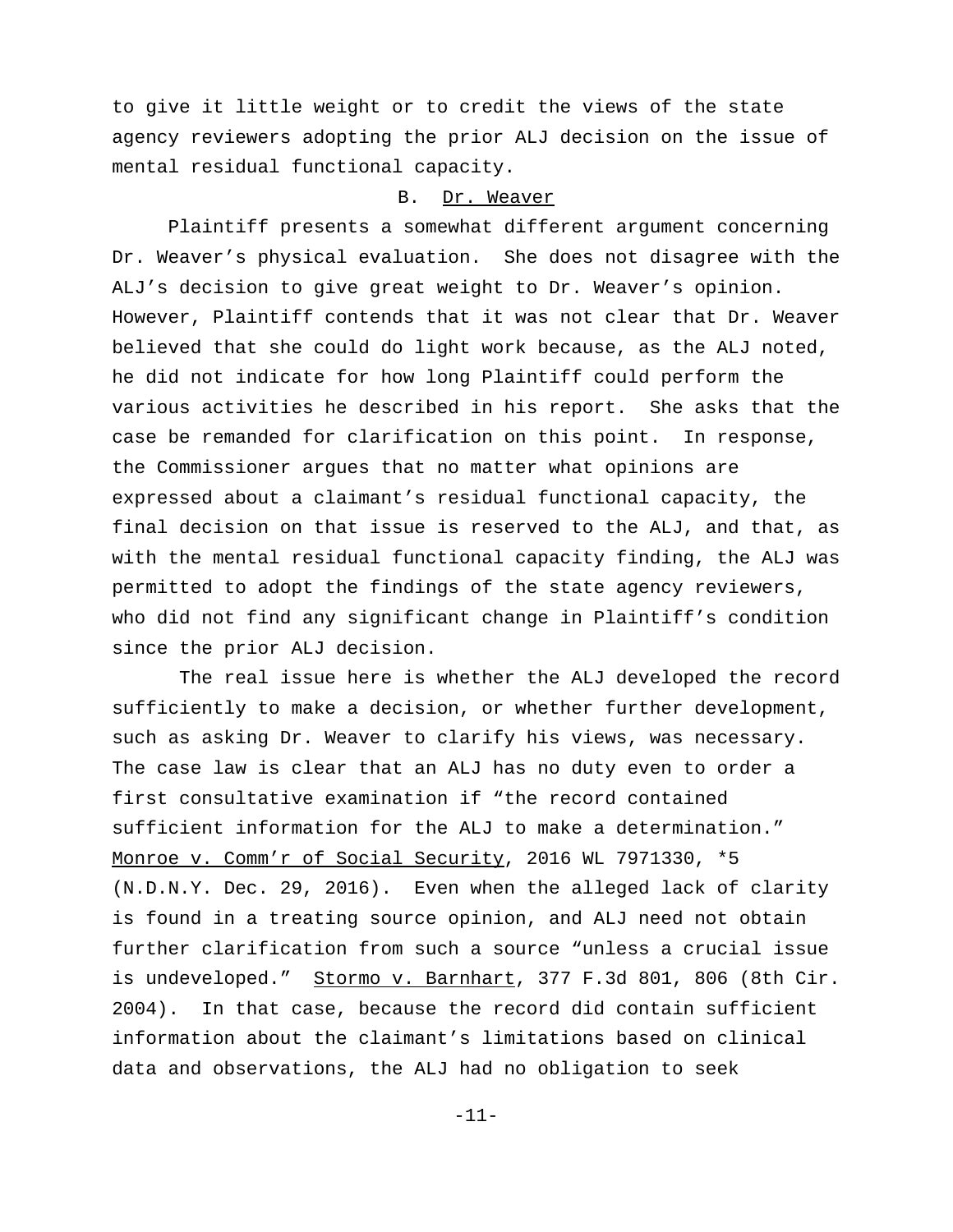additional information about that subject.

Here, the ALJ noted that Dr. Weaver provided diagnoses of several physical impairments and made findings and observations that were used by the state agency physicians to formulate their opinions. Again, those physicians were looking for evidence that Plaintiff's condition had changed since the prior ALJ decision, and they did not find such evidence in either Dr. Weaver's report or in the other evidence of record. The ALJ considered their opinions as well as the evidence developed after they expressed them and concluded the opinions were consistent with the record as a whole. No treating source rendered a contrary opinion, and Plaintiff has not pointed to any treatment notes, findings, or tests which suggested that her condition did worsen or that the state agency reviewers did not have substantial support for their conclusions. Again, given the entirety of the record, the Court concludes that the ALJ had enough evidence upon which to formulate a physical residual functional capacity finding, and this alleged error does not provide a basis for reversal or remand.

### C. Credibility

Plaintiff's third statement of error is that the ALJ did not properly evaluate her credibility. She asserts that the ALJ applied the wrong legal standard when determining that she was not fully credible and that she also selectively interpreted the record, citing to matters which do not support the credibility finding which was made. The Commissioner responds that the ALJ provided numerous reasons for discounting Plaintiff's testimony and that these reasons are amply supported in the record.

A social security ALJ is not permitted to reject allegations of disabling symptoms, including pain, solely because objective medical evidence is lacking. Rather, the ALJ must consider other evidence, including the claimant's daily activities, the duration, frequency, and intensity of the symptoms, precipitating

-12-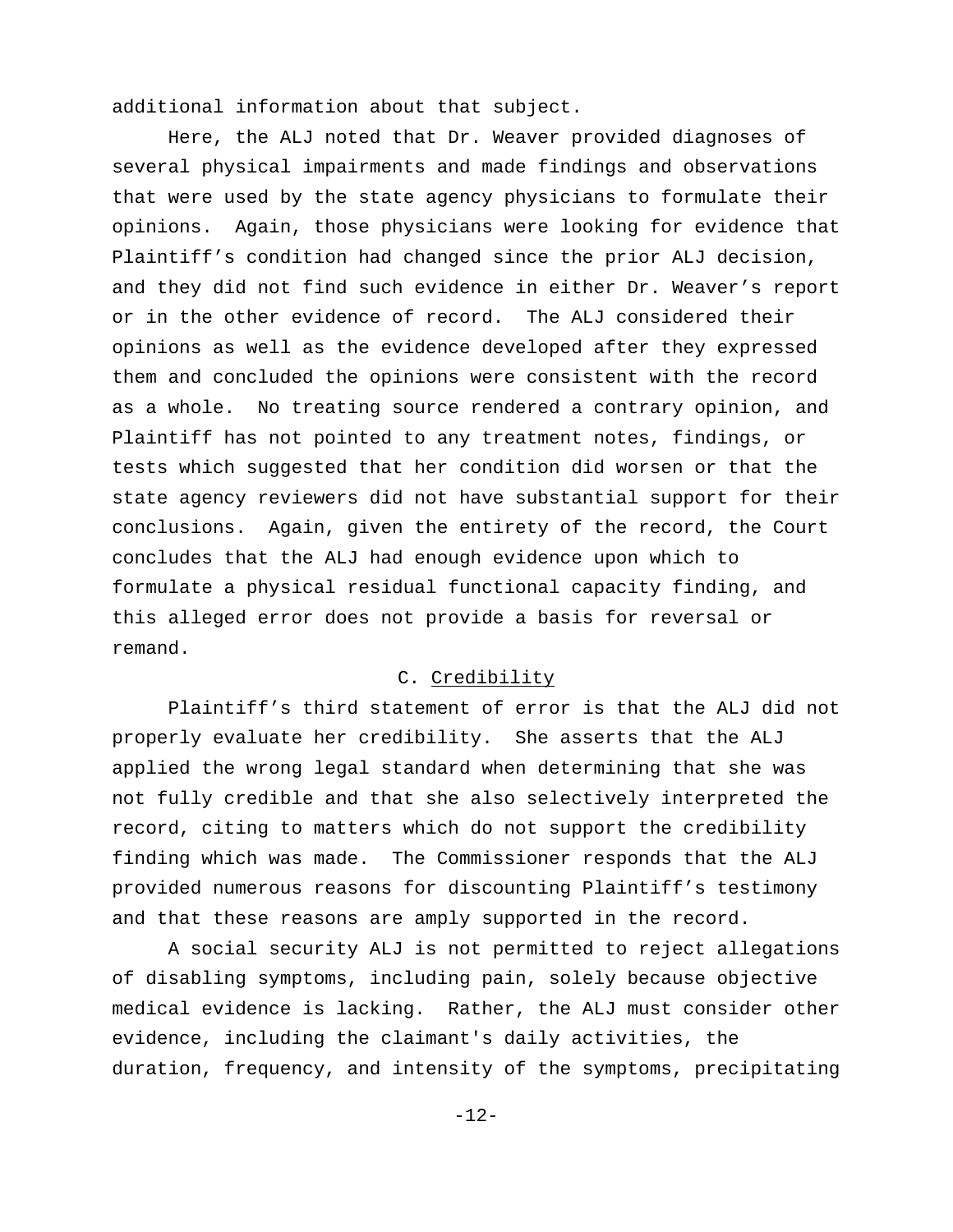and aggravating factors, medication (including side effects), treatment or therapy, and any other pertinent factors. 20 C.F.R.  $§404.1529(c)(3)$ . Although the ALJ is given wide latitude to make determinations about a claimant's credibility, the ALJ is still required to provide an explanation of the reasons why a claimant is not considered to be entirely credible, and the Court may overturn the ALJ's credibility determination if the reasons given do not have substantial support in the record. See, e.g. Felisky v. Bowen, 35 F.3d 1027 (6th Cir. 1994).

Taking Plaintiff's arguments on the credibility issue in order, the Court first finds no evidence that the ALJ applied an incorrect legal standard. The ALJ recited the appropriate twostep standard at Tr. 27, a standard which is consistent with both 20 C.F.R. §404.1529 and the Court of Appeals' decision in Duncan v. Secretary of H.H.S., 801 F.2d 847, 853 (6th Cir. 1986). Plaintiff's argument lies more with the way in which the ALJ applied this standard, so the Court now turns to that question.

The ALJ provided these reasons for not accepting, in whole, Plaintiff's testimony about disabling symptoms: (1) the medical records do not support a finding of total disability; (2) Plaintiff's medical problems were of a long-standing nature with little evidence that they had worsened since she was working; (3) she had a poor work history; (4) her activities of daily living were inconsistent with total disability; (5) she did not consistently take her medications or follow up with recommended treatment; and (6) when she was medication-compliant, her symptoms were well-controlled. (Tr. 28-32). The ALJ's credibility determination was accompanied by a lengthy discussion of the medical records, including the fact that there were few severe objective findings at physical examinations and that her mood, affect, and judgment were generally described as normal. The ALJ also pointed out that, on a daily basis, Plaintiff was able to dress, shower, prepare meals, clean, drive, pay bills,

-13-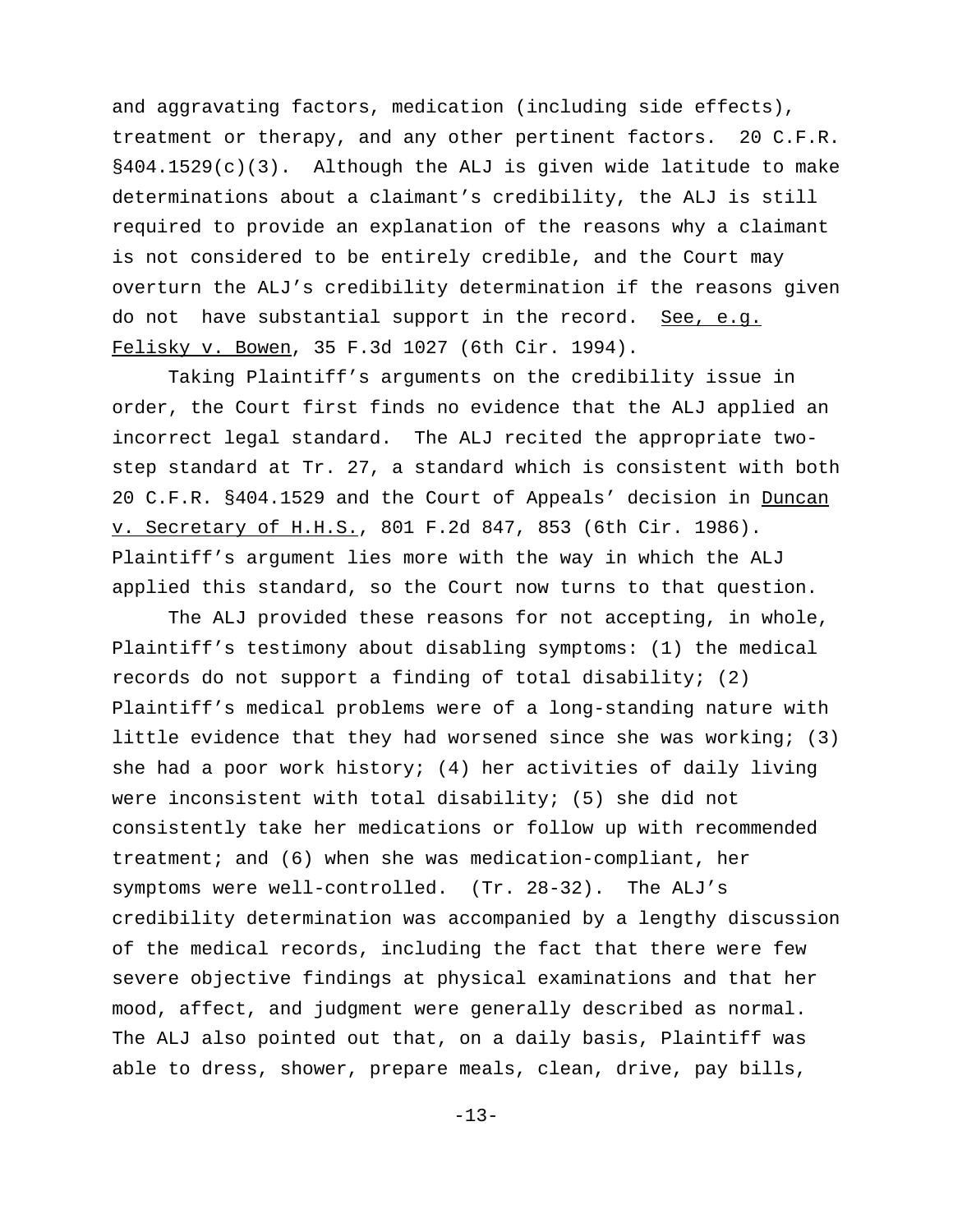and care for an infant.

According to Plaintiff, the ALJ was not entitled to rely on these factors and failed to take into account other relevant factors. In support of that argument, Plaintiff asserts that the ALJ did not consider the entire checklist of factors which appear in the Felisky decision (although she does not state specifically which factors were omitted from the ALJ's decision), and that the ALJ erred by not taking into account the fact that any noncompliance with treatment may have related to Plaintiff's mental impairments; that a conservative course of treatment does not, by itself, negate the possibility that a claimant is disabled; and that limited daily activities do not equate to the ability to work on a sustained basis.

The Commissioner clearly has the better of this argument. As this Court said in Swett v. Comm'r of Social Security, 886 F.Supp.2d 656, 671 (S.D. Ohio 2012)(Newman, M.J.), "Felisky does not require the ALJ to engage in such an extensive analysis in every decision.... Instead, Felisky requires only that the ALJ consider non-medical factors in addition to the objective medical evidence" (internal citation omitted).

Further, the various factors cited by the ALJ are all appropriate considerations to be used in evaluating a claimant's credibility, and Plaintiff does not argue that the ALJ misstated the evidence upon which she relied. Essentially, Plaintiff argues that the ALJ should not have weighed these factors in the way that she did. However, this Court may not re-weigh the evidence and reach a different conclusion as to credibility if the ALJ (as occurred here) applies the correct legal standard, cites appropriate factors, and reaches a conclusion that a reasonable person could have reached based on the evidence in the case. As this Court has often said, "[b]ecause an ALJ is charged with observing a witness's demeanor, [her] findings on credibility must be accorded great weight and deference," Baker

-14-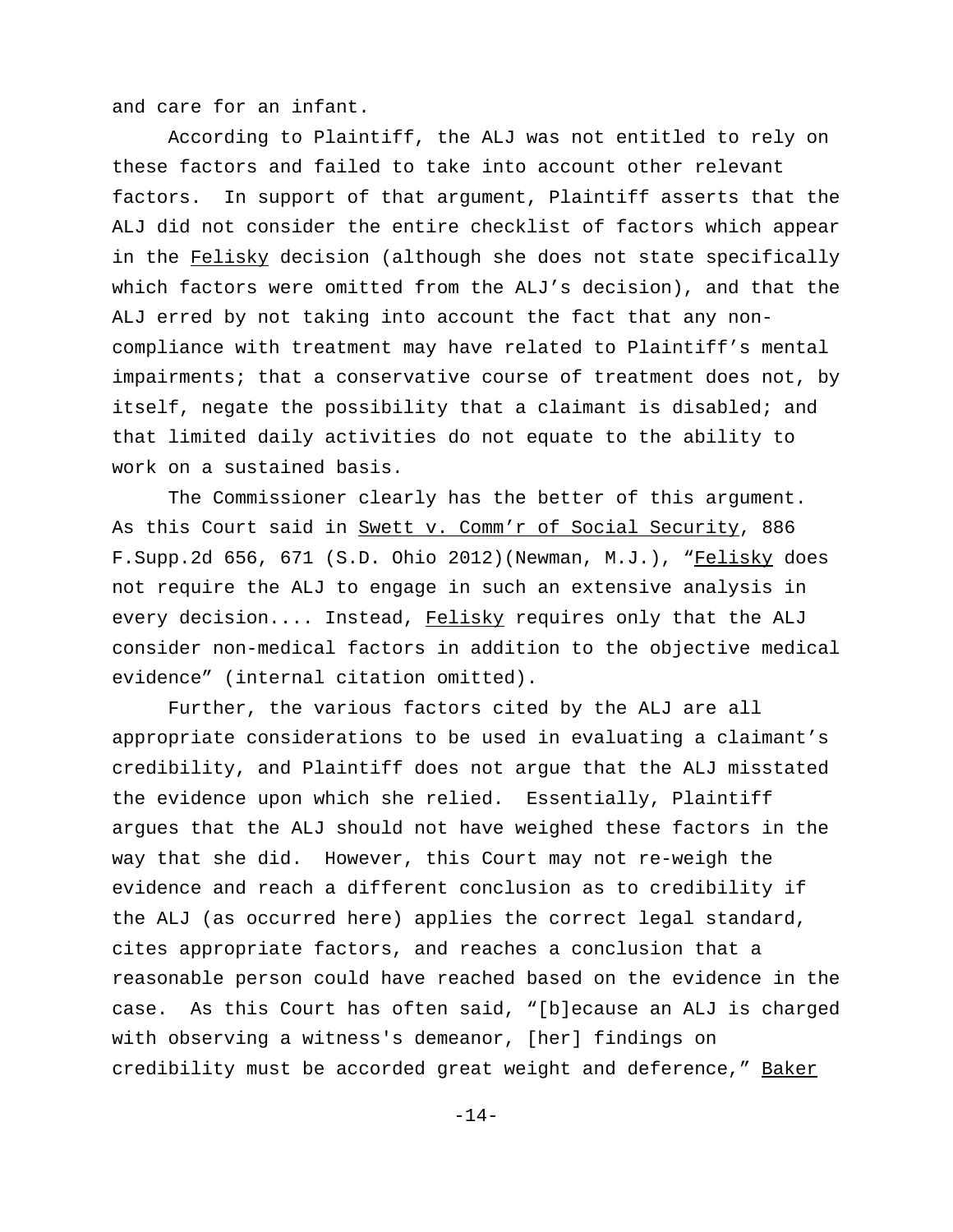v. Comm'r of Social Security, 2014 WL 3689231, \*6 (S.D. Ohio July 24, 2014), and it is simply not this Court's job to re-weigh the evidence. The Court therefore finds no merit in Plaintiff's third statement of error.

### D. Acquiescence Ruling 98-4(6)

Plaintiff's next argument is that the ALJ did not properly apply Acquiescence Ruling (AR) 98-4(6). That ruling, which is applicable within the Sixth Circuit, states that the Social Security Administration "may not make a different finding in adjudicating a subsequent disability claim with an unadjudicated period arising under the same title of the Act as the prior claim unless new and additional evidence or changed circumstances provide a basis for a different finding of the claimant's residual functional capacity." The ALJ applied the ruling in this case and adopted the prior ALJ's residual functional capacity finding because there was no evidence that Plaintiff's circumstances had materially changed since the prior decision was rendered. According to Plaintiff, the ALJ erred because the evidence showed such changed circumstances.

This argument incorporates the prior arguments concerning the proper interpretation of the consultative examiners' opinions and the credibility finding made by the ALJ. Because it makes no new arguments, and because the Court has found no merit in those three claims, Plaintiff's fourth statement of error provides no basis for granting relief.

## E. The Vocational Testimony

The final argument contained in Plaintiff's statement of specific errors relates to the vocational testimony. Plaintiff asserts that the ALJ did not properly evaluate the testimony about the job of office helper because there is a conflict between the vocational expert's testimony and the Dictionary of Occupational Titles concerning how frequently an office helper interacts with others. That, according to Plaintiff, violates

-15-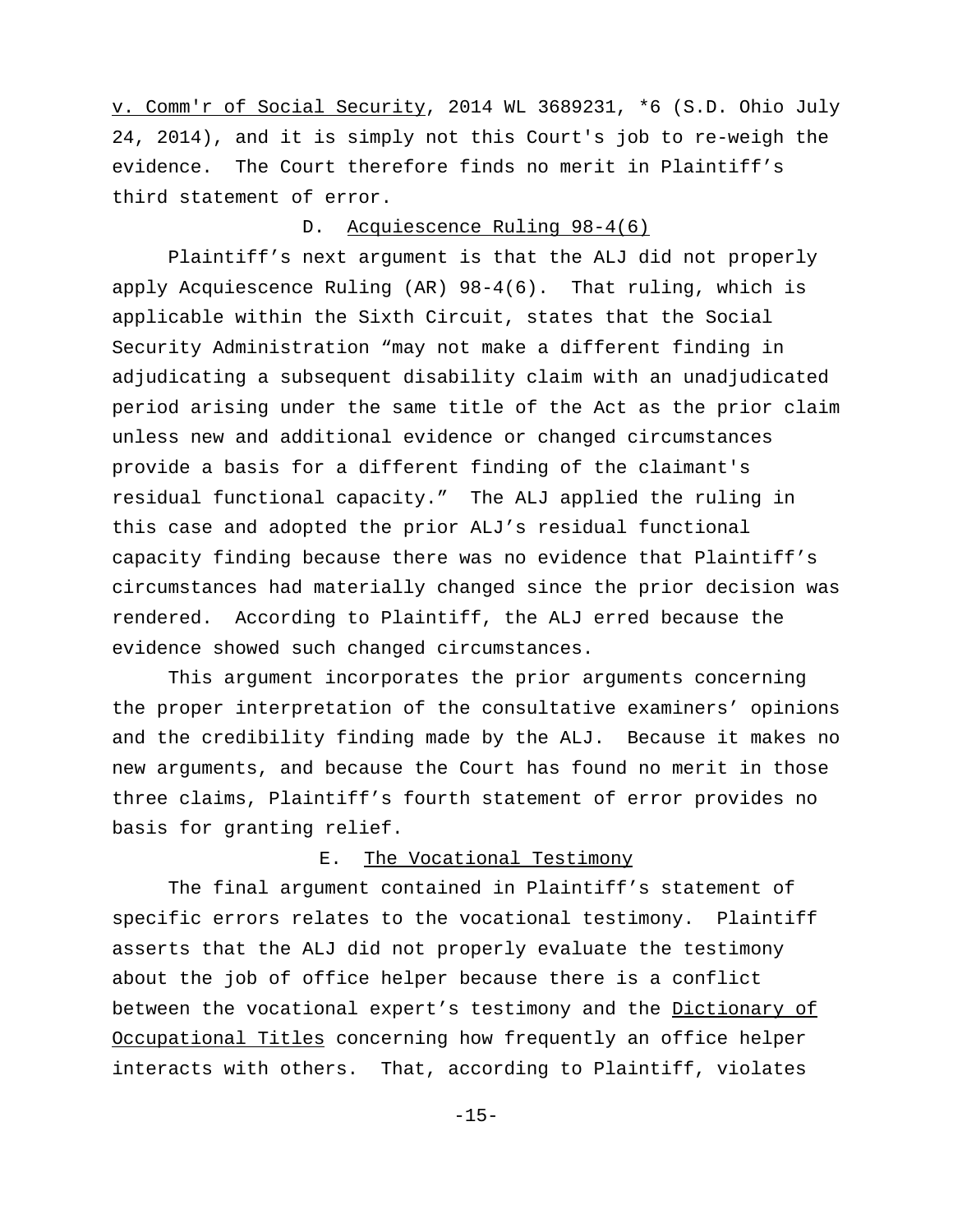Social Security Ruling 00-4p and requires a remand.

There are at least two reasons why this argument is unavailing. First, as the Commissioner points out, the ALJ asked the vocational expert whether her testimony was "consistent with the information found in the [DOT]?" (Tr. 68-69). She responded, "Yes. And it's also based on my professional experience." (Tr. 69). That testimony was sufficient to allow the ALJ to rely on her answers, and the question was sufficient to satisfy the duty imposed by SSR 00-4p, which states that "[a]t the hearings level, as part of the adjudicator's duty to fully develop the record, the adjudicator will inquire, on the record, as to whether or not there is such consistency." Further, the Commissioner makes a cogent argument (although one that the Court need not accept in order to resolve this issue) that any discrepancy between the DOT's description of the duties of an office helper and Plaintiff's need to avoid significant interaction with others is not immediately apparent. The Court also notes that to the extent there was a discrepancy, the vocational expert was entitled to rely on her own experience - SSR 00-4p specifically states that "[n]either the DOT nor the VE or VS evidence automatically 'trumps' when there is a conflict" - and the ALJ was entitled to rely on that explanation.

Additionally, office helper was only one of three representative jobs which the vocational expert identified at the light exertional level as being within Plaintiff's physical and mental capabilities. If that job were eliminated, the jobs of packager and shipping and routing clerk remained, and the vocational expert testified that, together, there were approximately 300,000 such jobs in the national economy. Consequently, any error concerning the office helper job is clearly harmless. See, e.g., Hannon v. Comm'r of Social Security, 2013 WL 3568272, \*6 (S.D. Ohio July 11, 2013)(Kemp, M.J.), adopted and affirmed 2013 WL 4434905 (S.D.Ohio Aug. 16,

-16-